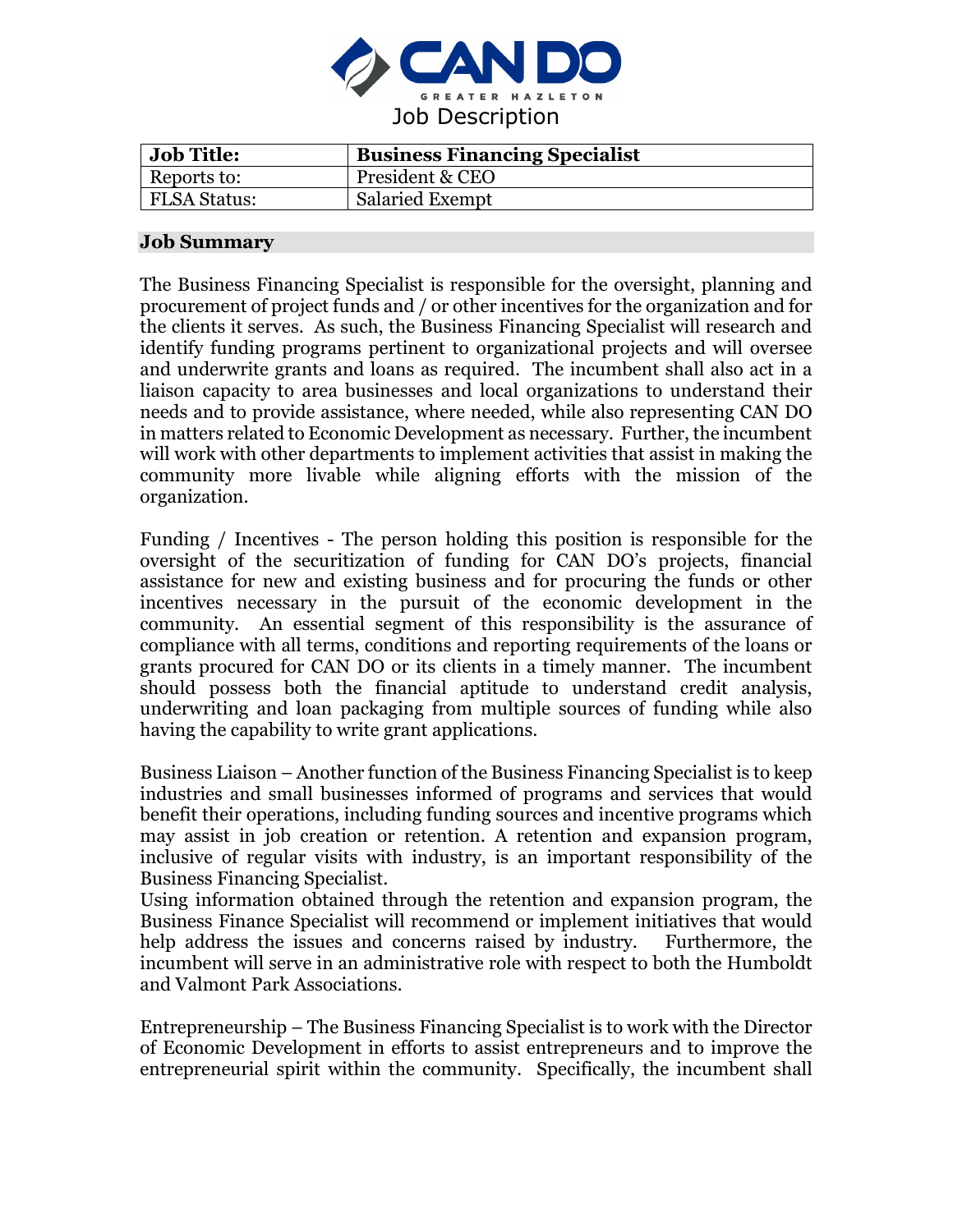work with entrepreneurs to assist in identifying financing needs and provide funding solutions.

## **Essential Duties and Responsibilities**

The entire organization is impacted by the work of the incumbent. More specifically, the organization will look to the incumbent to secure project funding and forward economic development initiatives.

- 1. By providing credit analysis and financial packaging services to clients, CAN DO will help to create/retain jobs and derive additional operational income in the form of service fees.
- 2. Through obtaining project funding which will impact CAN DO's ability to develop land and buildings and to pursue community development projects.
- 3. Implementing a robust business retention and expansion program which will require interaction with businesses and an understanding of the needs of area businesses.

# GENERAL

- Oversight, planning, procurement and administration of both grants and loans needed by the organization for, but not limited to, the acquisition and development of land, construction of buildings, and general operation of the organization.
- Assist clients in the procurement and administration of funds and / or incentives they need for the acquisition or construction of buildings, the acquisition of equipment, working capital, and other client needs.
- Following the procurement of funds, the incumbent is responsible for the compliance of all funding regulations, terms, conditions and all reporting requirements for which CAN DO is obligated by virtue of the acceptance of the grant or loan.
- Maintain contact as liaison with local businesses and local organizations. Provide guidance, information, and assistance as necessary to assure continued growth within the Greater Hazleton Area.
- Provide assistance in other staff and business development areas as necessary.

# SPECIFIC

- As part of the Partnerships for Regional Economic Performance (PREP), make periodic contacts with selected area businesses to inform and remind each of the assistance programs available to them as well as the varied applications of each. Collect and convey, as appropriate, specific information as required by the State.
- Advise clients of the range of funding possibilities and counsel clients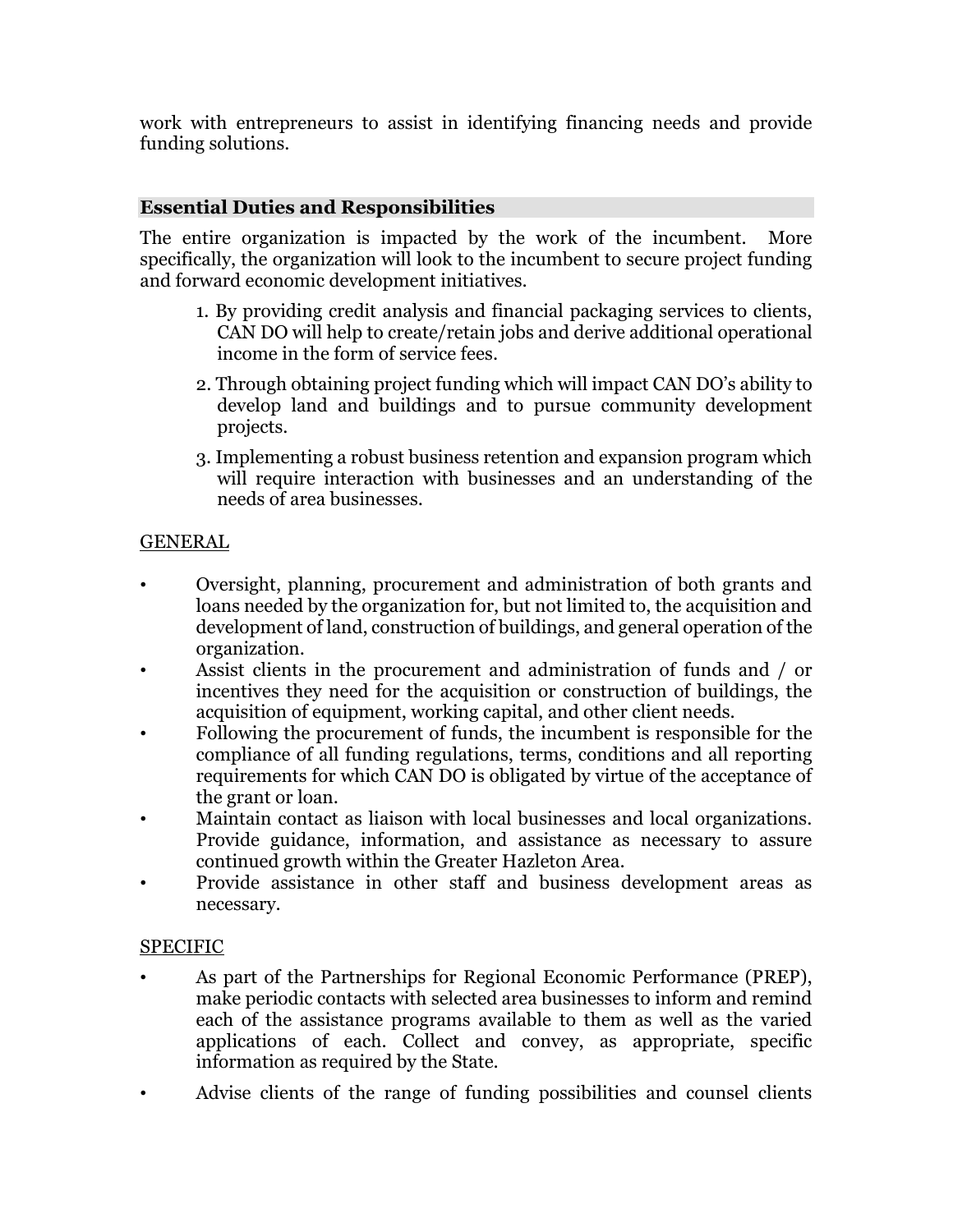regarding the most appropriate for the situation.

- Be aware of, and maintain, files which contain information about all known financing programs.
- Identify new programs which CAN DO may offer to expand the reasons for a business to locate to the Hazleton Area. These programs would include but not be limited to loans, grants, incentive zones, tax incentive programs, etc.
- Supervise in the preparation, submission and administration of all loans or grant applications.
- Preform credit analysis and underwrite deals for perspective submission of funding to various funding agencies.
- Develop good working relationships with staff of the various funding agencies.
- Act as a liaison between clients and various funding agencies.
- Prepare requests for the periodic disbursement of funds for approved grants and loans and assist legal counsel in preparation for loan closings.
- Attend periodic workshops, which upgrade information on the various grant and loan programs.
- Administration of all approved loans and grants.
- On occasion, travel outside the Hazleton Area will be required.

## **Qualifications**

## **Education:**

Bachelor's Degree or equivalent experience in economic development, business or finance related field.

## **Experience:**

- Knowledge in grant preparation and financial underwriting for commercial loan packaging
- Knowledge working with different levels of government and funding programs
- Ability to develop and execute business outreach and retention strategies
- Strong planning and organizational skills; detail-oriented
- Ability to work independently and multi-task
- Good time management and ability to work within deadlines
- Good presentation and communication skills, verbal and written
- Personable and outgoing; ability to work well with others
- Ability to maintain confidential information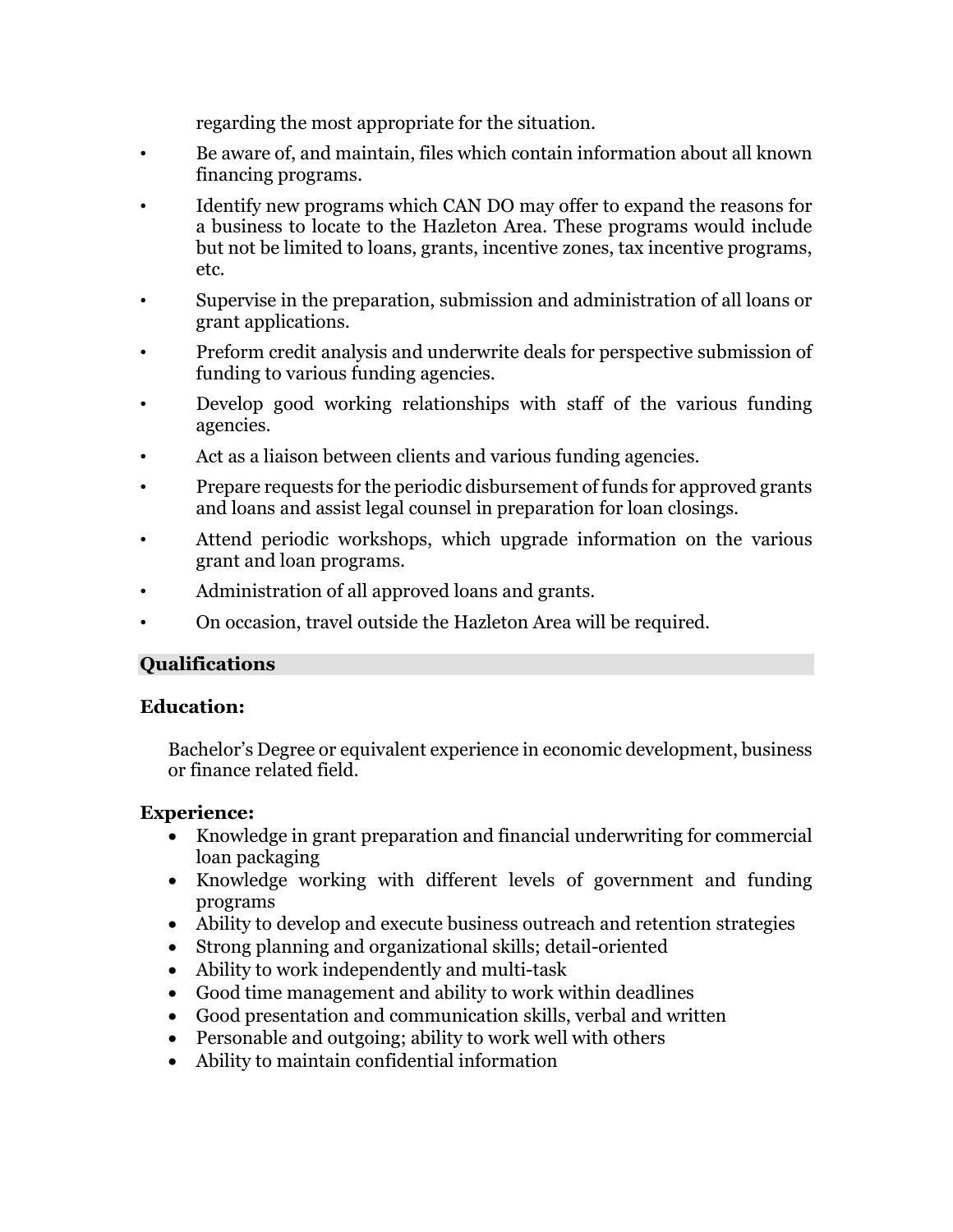#### **Language Ability:**

Ability to read, analyze, and interpret general and financial business documents. Must have excellent verbal and written communication skills.

#### **Math Ability:**

Ability to calculate and analyze basic figures and amounts including addition, subtraction, multiplication and division.

#### **Computer Skills:**

To perform this job successfully, an individual should have working knowledge of Microsoft Word, Excel, Power Point, and Outlook.

#### **Work Environment**

Office hours: 8:30 a.m. – 5:00 p.m. Travel: Moderate local travel may be required in this position

Working conditions: Normal for an office environment.

#### **Physical Demands**

The physical demands described here are representative of those that must be met by an employee to successfully perform the essential functions of this job. Reasonable accommodations may be made to enable individuals with disabilities to perform the essential functions.

- While performing the duties of this job, the employee is regularly required to sit, use hands to handle or feel and talk or hear.
- The employee is frequently required to stand; occasionally walk and reach with hands and arms.
- The employee may on occasion stoop or kneel.
- The employee must regularly lift and/or move up to 20 pounds and may occasionally lift and/or move up to 50 pounds.